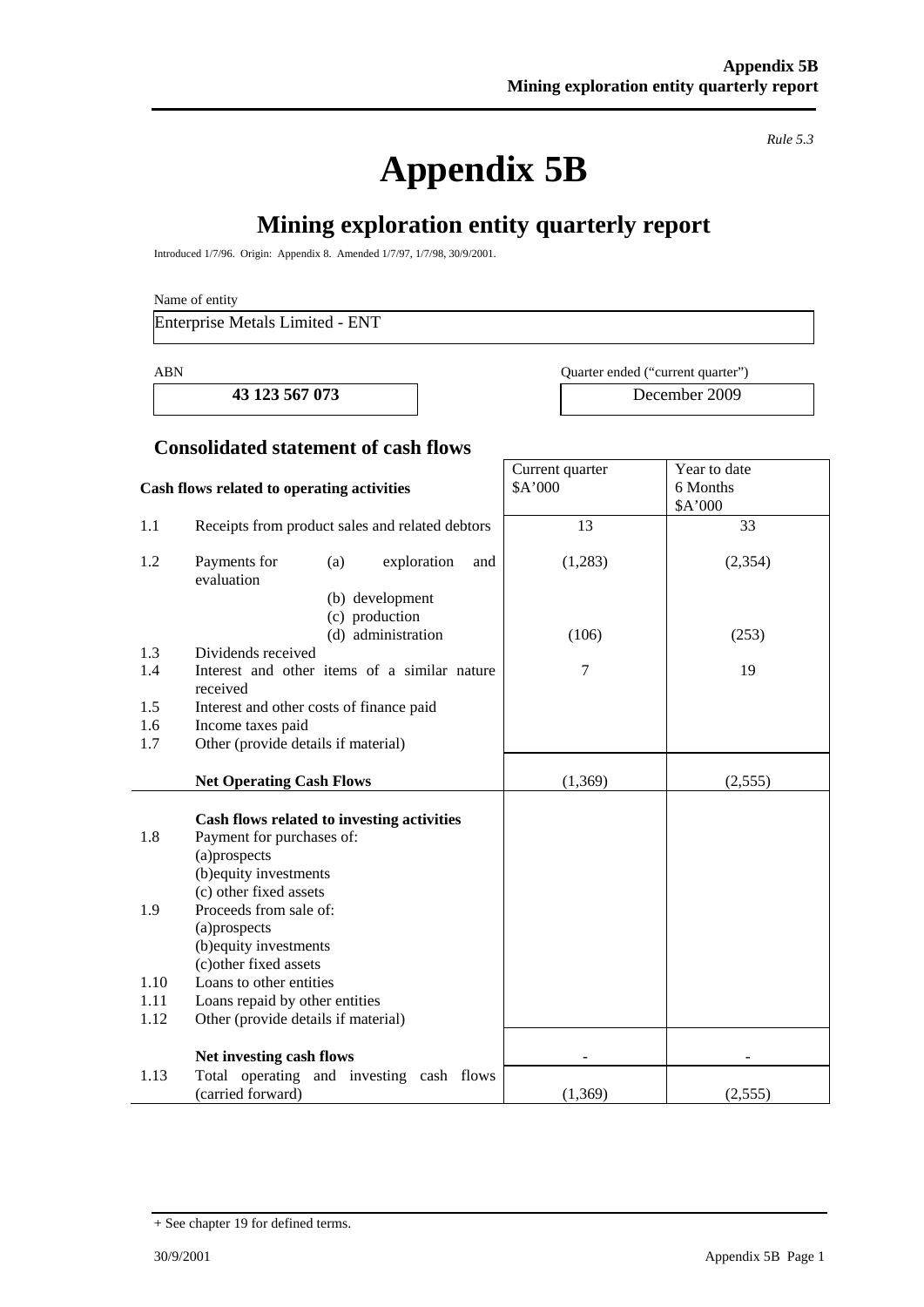| 1.13 | Total operating and investing cash flows<br>(brought forward) | (1,369) | (2,555) |
|------|---------------------------------------------------------------|---------|---------|
|      |                                                               |         |         |
|      | Cash flows related to financing activities                    |         |         |
| 1.14 | Proceeds from issues of shares, options, etc. net             | 482     | 2,621   |
|      | of costs                                                      |         |         |
| 1.15 | Proceeds from sale of forfeited shares                        |         |         |
| 1.16 | Proceeds from borrowings                                      |         |         |
| 1.17 | Repayment of borrowings                                       |         |         |
| 1.18 | Dividends paid                                                |         |         |
| 1.19 | Other (provide details if material)                           |         |         |
|      | Net financing cash flows                                      |         |         |
|      |                                                               | 482     | 2,621   |
|      |                                                               |         |         |
|      | Net increase (decrease) in cash held                          | (887)   | 66      |
| 1.20 | Cash at beginning of quarter/year to date                     | 1,959   | 1,006   |
| 1.21 | Exchange rate adjustments to item 1.20                        |         |         |
|      |                                                               |         |         |
| 1.22 | Cash at end of quarter                                        | 1,072   | 1,072   |
|      |                                                               |         |         |

## **Payments to directors of the entity and associates of the directors Payments to related entities of the entity and associates of the related entities**

|      |                                                                  | Current quarter<br>\$A'000 |
|------|------------------------------------------------------------------|----------------------------|
| 1.23 | Aggregate amount of payments to the parties included in item 1.2 | 274                        |
| 1.24 | Aggregate amount of loans to the parties included in item 1.10   |                            |
|      |                                                                  |                            |

1.25 Explanation necessary for an understanding of the transactions

\$32,000 paid to Directors for Director and Consulting Fees \$242,070 paid to XServ Pty Ltd – a geological consulting company related to Mr Dermot Ryan a Director of Enterprise

## **Non-cash financing and investing activities**

2.1 Details of financing and investing transactions which have had a material effect on consolidated assets and liabilities but did not involve cash flows

2.2 Details of outlays made by other entities to establish or increase their share in projects in which the reporting entity has an interest

<sup>+</sup> See chapter 19 for defined terms.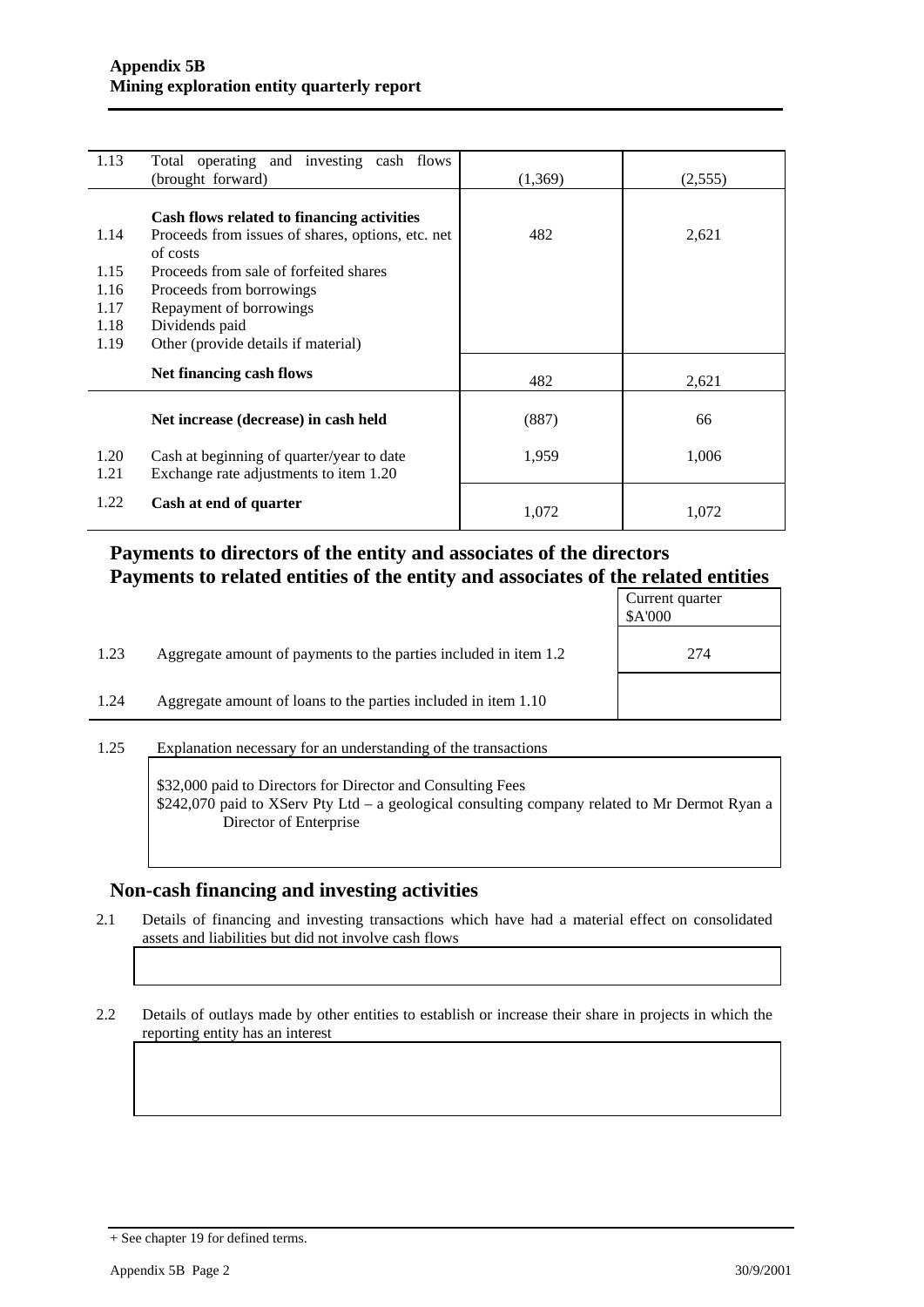## **Financing facilities available**

*Add notes as necessary for an understanding of the position.* 

|     |                             | Amount available<br>\$A'000 | Amount used<br>\$A'000 |
|-----|-----------------------------|-----------------------------|------------------------|
| 3.1 | Loan facilities             |                             |                        |
| 3.2 | Credit standby arrangements |                             |                        |

## **Estimated cash outflows for next quarter**

|     | <b>Total</b>               | 300     |
|-----|----------------------------|---------|
| 4.2 | Development                |         |
| 4.1 | Exploration and evaluation | 300     |
|     |                            | \$A'000 |

# **Reconciliation of cash**

j.

| Reconciliation of cash at the end of the quarter (as<br>shown in the consolidated statement of cash flows) to<br>the related items in the accounts is as follows. |                                                  | Current quarter<br>A'000 | Previous quarter<br>A'000 |
|-------------------------------------------------------------------------------------------------------------------------------------------------------------------|--------------------------------------------------|--------------------------|---------------------------|
| 5.1                                                                                                                                                               | Cash on hand and at bank                         | 72                       | 256                       |
| 5.2                                                                                                                                                               | Deposits at call                                 | 1,000                    | 1,703                     |
| 5.3                                                                                                                                                               | Bank overdraft                                   |                          |                           |
| 5.4                                                                                                                                                               | Other (provide details)                          |                          |                           |
|                                                                                                                                                                   | <b>Total: cash at end of quarter</b> (item 1.22) | 1.072                    | 1.959                     |

## **Changes in interests in mining tenements**

| 6.1 | Interests in mining<br>tenements relinquished,<br>reduced or lapsed | Tenement<br>reference | Nature of interest<br>(note (2)) | Interest at<br>beginning<br>of quarter | <b>Interest</b><br>at end of<br>quarter |
|-----|---------------------------------------------------------------------|-----------------------|----------------------------------|----------------------------------------|-----------------------------------------|
|     |                                                                     |                       |                                  | Uranium<br>only 70%                    |                                         |
|     | Withdrew                                                            | E53/1373              | Maitland Joint Venture           |                                        | 0%                                      |
|     | Surrendered                                                         | P36/1546              | Traynor Pty Ltd                  | 100%                                   | 0%                                      |
|     | Surrendered                                                         | P36/1547              | Traynor Pty Ltd                  | 100%                                   | 0%                                      |
|     | Surrendered                                                         | P36/1548              | Traynor Pty Ltd                  | 100%                                   | 0%                                      |
|     | Surrendered                                                         | P36/1549              | Traynor Pty Ltd                  | 100%                                   | 0%                                      |
|     | Surrendered                                                         | P36/1550              | Traynor Pty Ltd                  | 100%                                   | 0%                                      |
|     | Surrendered                                                         | P36/1551              | Traynor Pty Ltd                  | 100%                                   | 0%                                      |
|     | Surrendered                                                         | P36/1552              | Traynor Pty Ltd                  | 100%                                   | 0%                                      |
|     | Surrendered                                                         | P36/1553              | Traynor Pty Ltd                  | 100%                                   | 0%                                      |
|     | Surrendered                                                         | P36/1554              | Traynor Pty Ltd                  | 100%                                   | 0%                                      |

<sup>+</sup> See chapter 19 for defined terms.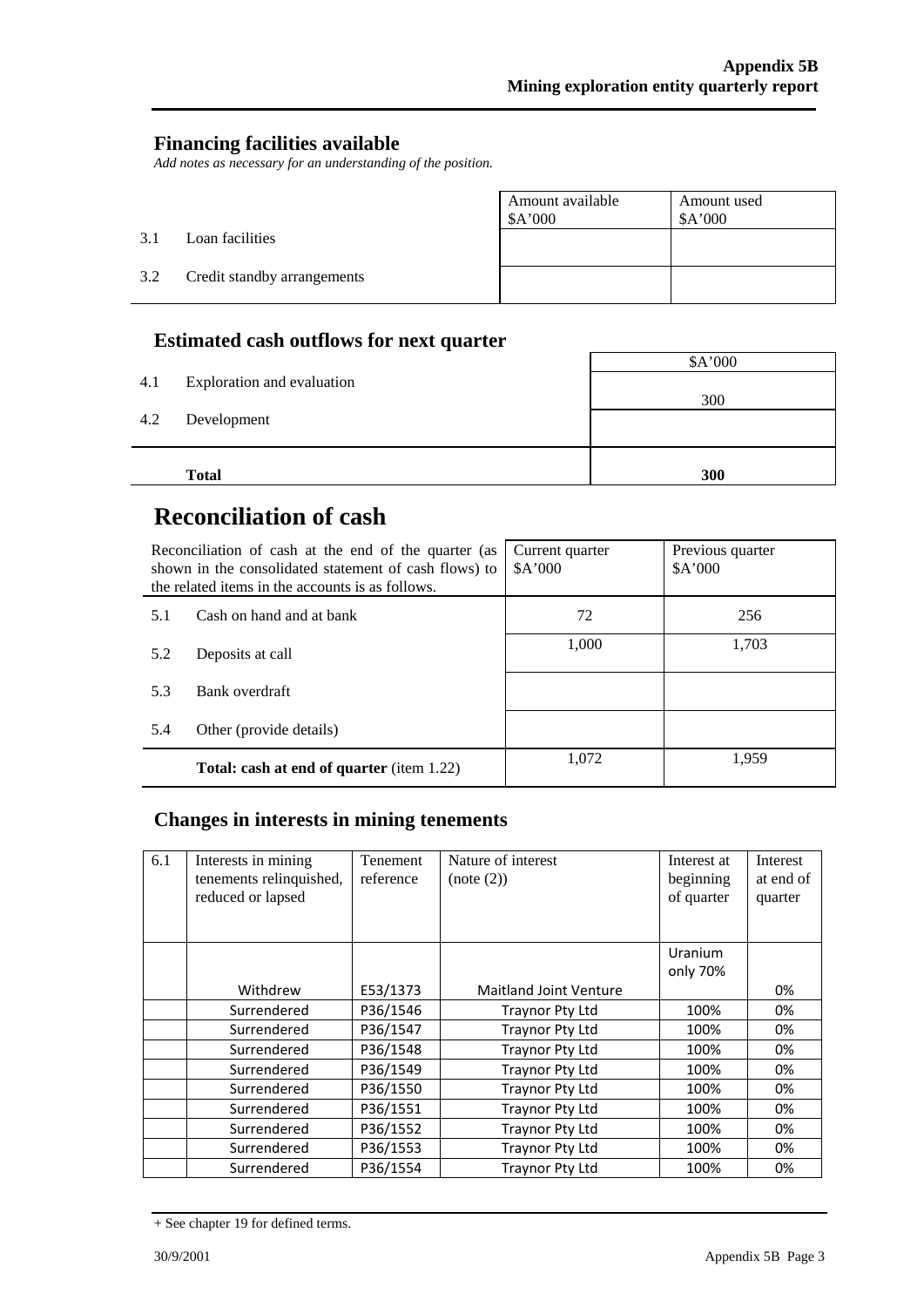#### **Appendix 5B Mining exploration entity quarterly report**

| Surrendered                  | P36/1555 | <b>Traynor Pty Ltd</b>                | 100% | 0% |
|------------------------------|----------|---------------------------------------|------|----|
| Surrendered                  | P36/1556 | Traynor Pty Ltd                       | 100% | 0% |
| Surrendered                  | P36/1557 | <b>Traynor Pty Ltd</b>                | 100% | 0% |
| Surrendered                  | P36/1560 | Traynor Pty Ltd                       | 100% | 0% |
| Surrendered                  | P36/1561 | Traynor Pty Ltd                       | 100% | 0% |
| Surrendered                  | P36/1659 | <b>Enterprise Exploration Pty Ltd</b> | 100% | 0% |
| Surrendered                  | P57/1128 | <b>Enterprise Uranium Pty Ltd</b>     | 100% | 0% |
| Surrendered                  | P57/1129 | <b>Enterprise Uranium Pty Ltd</b>     | 100% | 0% |
| Application Withdrawn        | E37/1004 | <b>Enterprise Metals Ltd</b>          | 100% | 0% |
| Application Withdrawn        | E37/1005 | <b>Enterprise Metals Ltd</b>          | 100% | 0% |
| Application Withdrawn        | E36/0722 | <b>Enterprise Metals Ltd</b>          | 100% | 0% |
| <b>Application Withdrawn</b> | E37/1024 | <b>Enterprise Metals Ltd</b>          | 100% | 0% |
| Application Withdrawn        | E37/1029 | <b>Enterprise Metals Ltd</b>          | 100% | 0% |
| Application Withdrawn        | E37/1030 | <b>Enterprise Metals Ltd</b>          | 100% | 0% |

|     | Interests in mining | Tenement  | <b>Current Registered</b>    | Interest at  | Interest at |
|-----|---------------------|-----------|------------------------------|--------------|-------------|
| 6.2 | tenements acquired  | reference | Holder, and acquired         | beginning of | end of      |
|     |                     |           | from:                        | quarter      | quarter     |
|     | Application         | E20/0726  | <b>Enterprise Metals Ltd</b> | 0%           | 100%        |
|     | Application         | E20/0728  | Enterprise Metals Ltd        | 0%           | 100%        |
|     | Application         | E20/0729  | <b>Enterprise Metals Ltd</b> | 0%           | 100%        |
|     | Application         | E20/0730  | <b>Enterprise Metals Ltd</b> | 0%           | 100%        |
|     | Application         | E36/0729  | <b>Enterprise Metals Ltd</b> | 0%           | 100%        |
|     | Application         | E36/0730  | <b>Enterprise Metals Ltd</b> | 0%           | 100%        |
|     | Application         | E36/0731  | <b>Enterprise Metals Ltd</b> | 0%           | 100%        |
|     | Application         | E51/1374  | <b>Enterprise Metals Ltd</b> | 0%           | 100%        |
|     | Application         | E51/1385  | <b>Enterprise Metals Ltd</b> | 0%           | 100%        |
|     | Application         | E51/1395  | <b>Enterprise Metals Ltd</b> | 0%           | 100%        |
|     | Application         | E51/1413  | <b>Enterprise Metals Ltd</b> | 0%           | 100%        |
|     | Application         | E59/1632  | <b>Enterprise Metals Ltd</b> | 0%           | 100%        |
|     | Application         | E59/1633  | <b>Enterprise Metals Ltd</b> | 0%           | 100%        |
|     | Application         | E59/1645  | <b>Enterprise Metals Ltd</b> | 0%           | 100%        |
|     | Application         | E59/1651  | <b>Enterprise Metals Ltd</b> | 0%           | 100%        |
|     | Application         | E69/2673  | <b>Enterprise Metals Ltd</b> | 0%           | 100%        |
|     | Application         | E69/2674  | <b>Enterprise Metals Ltd</b> | 0%           | 100%        |
|     | Application         | E69/2688  | <b>Enterprise Metals Ltd</b> | 0%           | 100%        |
|     | Application         | E69/2689  | <b>Enterprise Metals Ltd</b> | 0%           | 100%        |
|     | Application         | E69/2690  | <b>Enterprise Metals Ltd</b> | 0%           | 100%        |

<sup>+</sup> See chapter 19 for defined terms.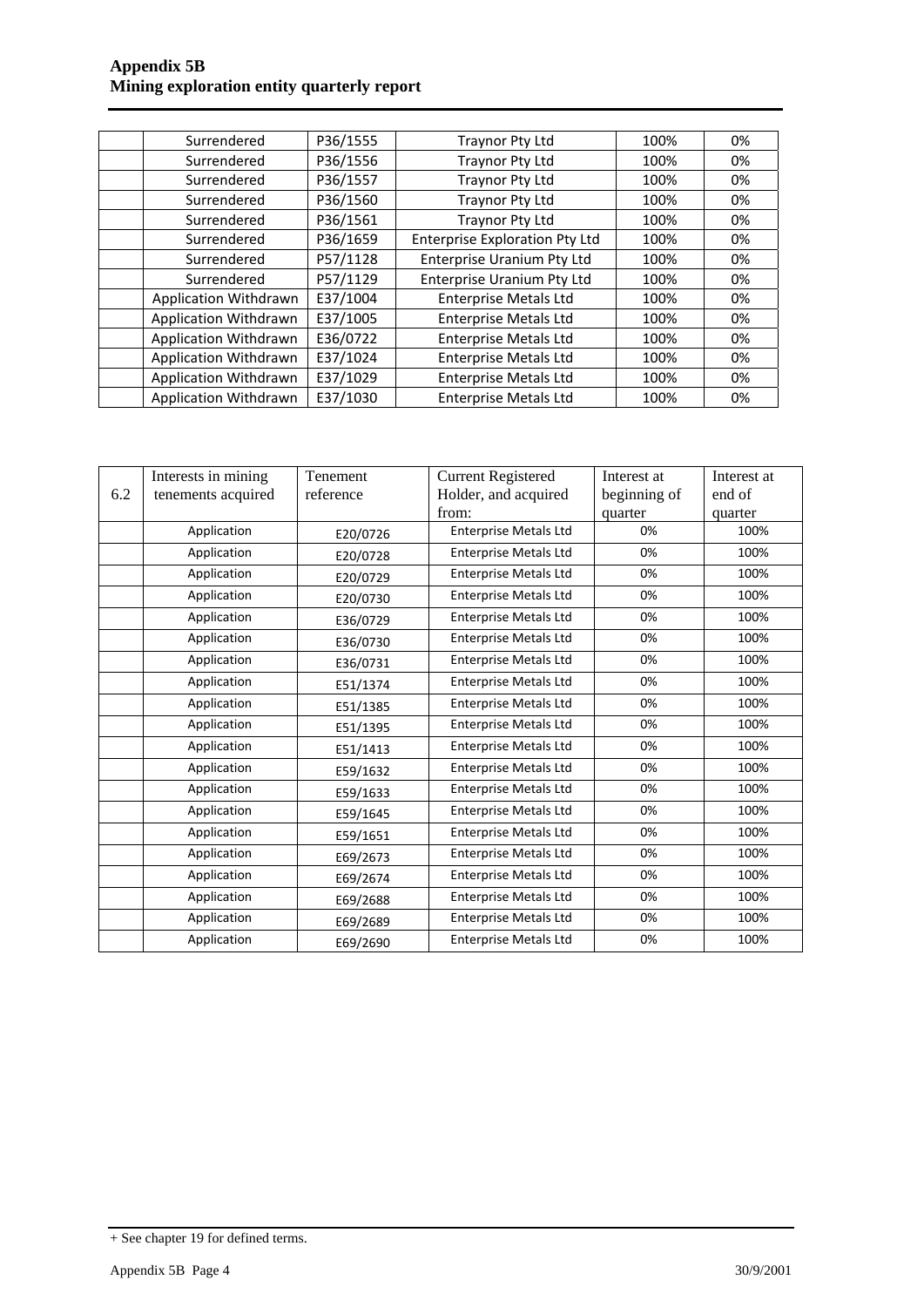### **Issued and quoted securities at end of current quarter**

*Description includes rate of interest and any redemption or conversion rights together with prices and dates.* 

|      |                                                                                                                                               | Total number                         | Number quoted | Issue price per<br>security (see note<br>$3)$ (cents) | Amount paid up per<br>security (see note 3)<br>(cents)     |
|------|-----------------------------------------------------------------------------------------------------------------------------------------------|--------------------------------------|---------------|-------------------------------------------------------|------------------------------------------------------------|
| 7.1  | Preference<br>+securities<br>(description)                                                                                                    |                                      |               |                                                       |                                                            |
| 7.2  | Changes during<br>quarter<br>(a) Increases<br>through issues<br>(b) Decreases<br>through returns<br>of capital, buy-<br>backs,<br>redemptions |                                      |               |                                                       |                                                            |
| 7.3  | +Ordinary<br>securities                                                                                                                       | 93,010,686                           | 93,010,686    |                                                       |                                                            |
| 7.4  | Changes during<br>quarter<br>(a) Increases<br>through issues<br>(b) Decreases<br>through returns<br>of capital, buy-<br>backs                 | 1,924,443                            | 1,924,443     |                                                       |                                                            |
| 7.5  | +Convertible<br>debt securities<br>(description)                                                                                              |                                      |               |                                                       |                                                            |
| 7.6  | Changes during<br>quarter<br>(a) Increases<br>through issues<br>(b) Decreases<br>through<br>securities<br>matured,<br>converted               |                                      |               |                                                       |                                                            |
| 7.7  | <b>Options</b><br>(description and<br>conversion<br>factor)                                                                                   | 15,285,300<br>3,000,000<br>2,500,000 | 15,285,300    | Exercise price<br>25 cents<br>25 cents<br>50 cents    | Expiry date<br>20 June 2012<br>22 Nov 2012<br>30 June 2013 |
| 7.8  | Issued during<br>quarter                                                                                                                      |                                      |               |                                                       |                                                            |
| 7.9  | <b>Exercised</b> during<br>quarter                                                                                                            | 1,000,000<br>924,443                 |               | 25 cents<br>25 cents                                  | 31 Dec 2009<br>20 June 2012                                |
| 7.10 | Expired during<br>quarter                                                                                                                     | 1,000,000                            |               | 25 cents                                              | 31 Dec 2009                                                |
| 7.11 | <b>Debentures</b><br>(totals only)                                                                                                            |                                      |               |                                                       |                                                            |
| 7.12 | <b>Unsecured</b><br>notes (totals<br><i>only</i> )                                                                                            |                                      |               |                                                       |                                                            |

<sup>+</sup> See chapter 19 for defined terms.